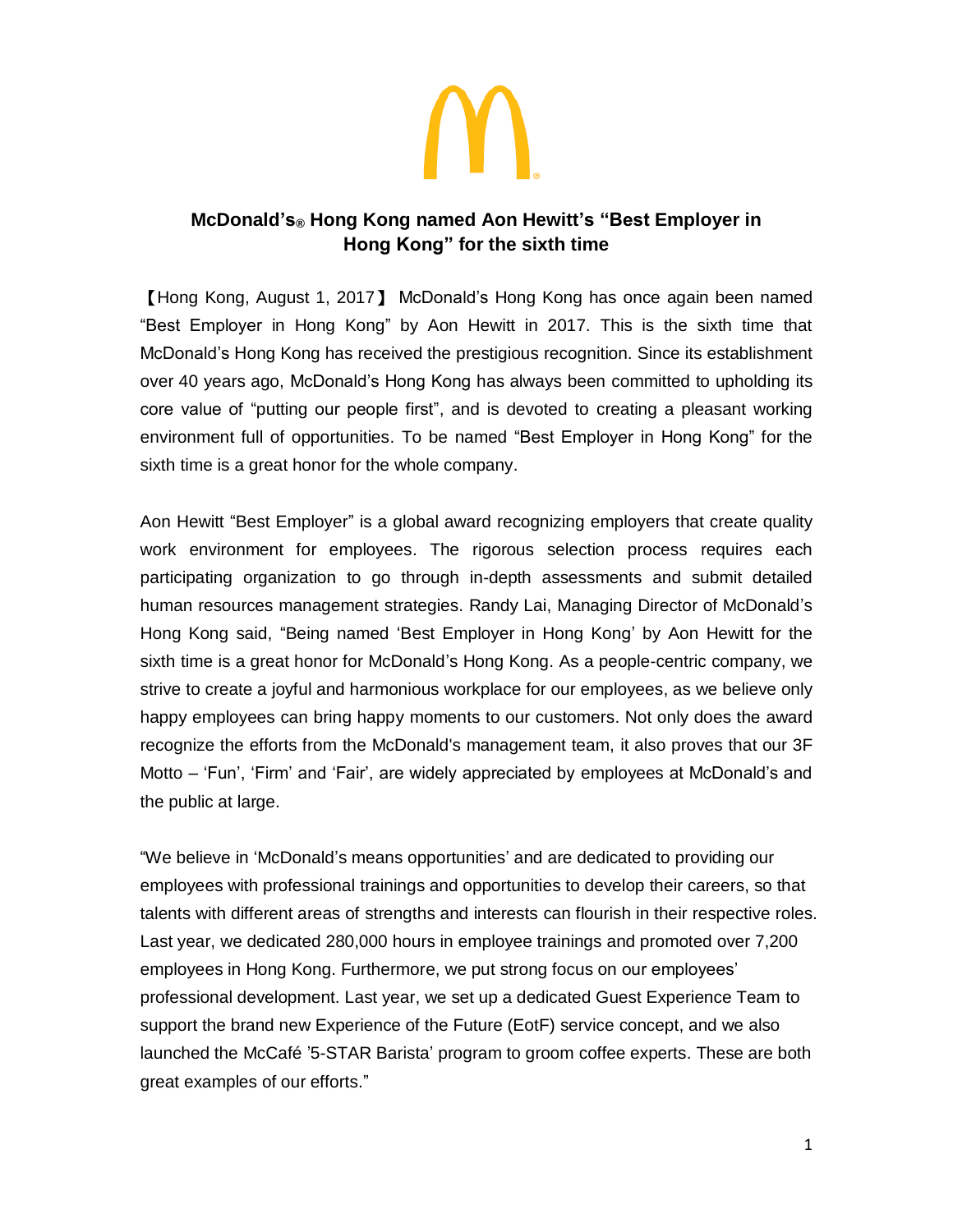Apart from caring for its talents' career development, McDonald's Hong Kong fully supports its employees to contribute to the community. The McDonald's Volunteer Team was established in 2012 to encourage employees to participate in community work during office hours, filling the team with positive energy while giving back to the community. Up till now, the Volunteer Team has contributed over 4,400 service hours, a great testament to the company's commitment in caring for the community. Moreover, to boost team morale, McDonald's rewards outstanding employees from time to time by inviting Restaurant Management Team to go on trips and organizing regular social activities. The management team also listens to employees' feedback through different channels to foster communications within the team, strengthening the sense of belonging among employees.

Moving forward, McDonald's Hong Kong will continue to uphold its people-centric philosophy to create a workplace full of fun and opportunities for employees to unleash their full potentials.

- END -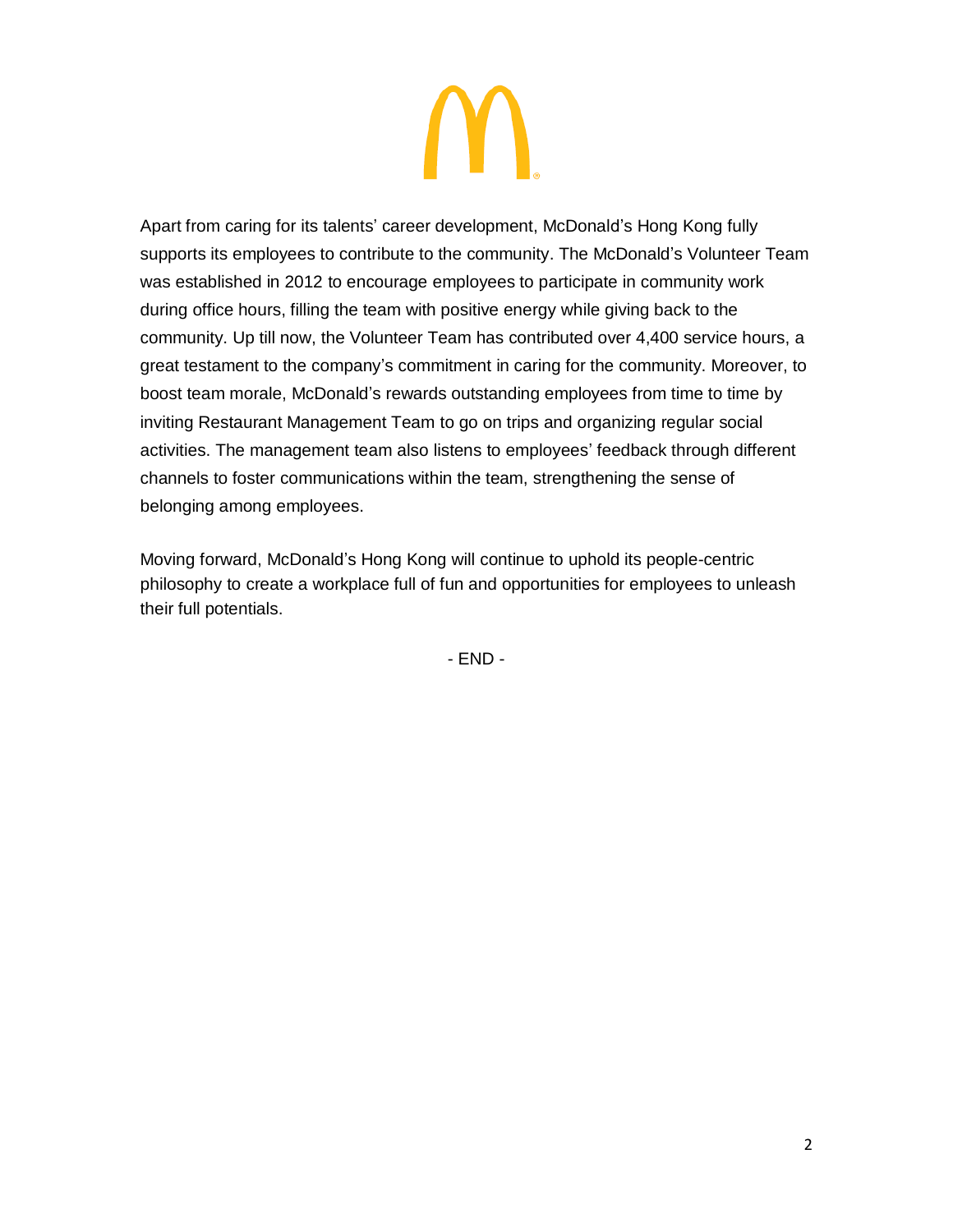# **Photo captions**

1. Randy Lai, Managing Director of McDonald's Hong Kong (middle) and Ian Choy, Senior Director, People Resources of McDonald's Hong Kong (right), receive the "Best Employer in Hong Kong" Award presented by Aon Hewitt.



2. Randy Lai, Managing Director of McDonald's Hong Kong (fourth from left) and the management team feel extremely honored to be awarded Aon Hewitt "Best Employer in Hong Kong" for the sixth time.